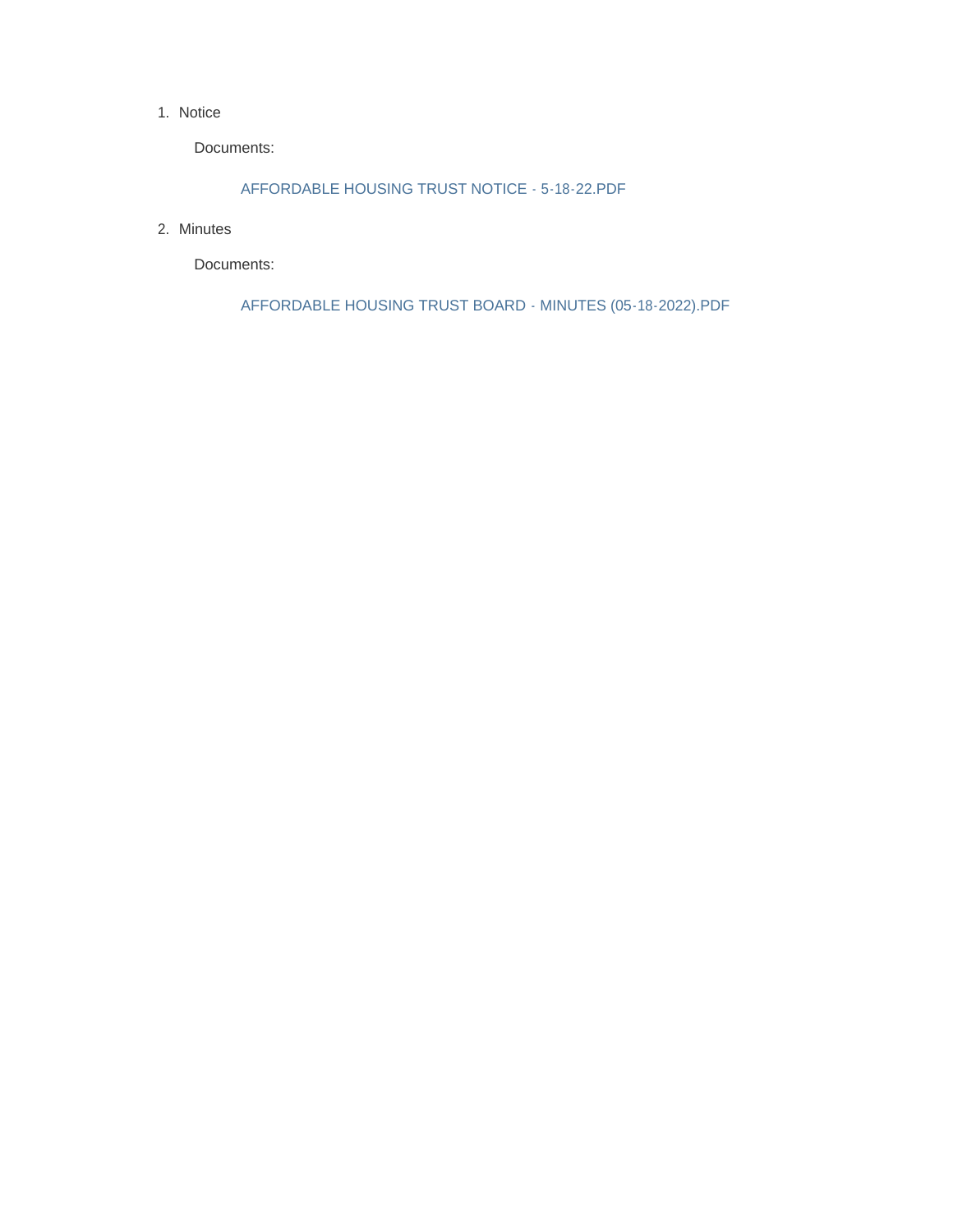## Notice of Agenda

# **THE TOWN OF GREENWICH AFFORDABLE HOUSING TRUST**

## **Affordable Housing Trust Board and Advisory Council**

Wednesday – May 18, 2022 –3:00 pm

# Virtual Meeting via Zoom

Please click the link below to join the meeting: https://greenwichct.zoom.us/j/86904616457?pwd=8JzlIv8AqRIXNQROLW9qSN UI7VK2G4.1 Password: 3007470

Or join by phone: Dial by your location:  $+1$  646 518 9805 US (International numbers available: [https://greenwichct.zoom.us/u/aegtpNcxUV\)](https://greenwichct.zoom.us/u/aegtpNcxUV)

> Meeting ID: 869 0461 6457 Password: 3007470

# **MEETING AGENDA**

- Call to Order
- Review status of effort to recruit members to remaining seats on Advisory Committee.
- Update report on status of Affordable Housing Plan approval process.
- Discuss plans for fund raising.

*The Town complies with all applicable federal and state laws regarding non-discrimination, equal opportunity, affirmative action, and providing reasonable accommodations for persons with disabilities. If you require an accommodation to participate, please contact the Commissioner of Human Services at 203-622-3800 or demetria.nelson@greenwichct.org as soon as possible in advance of the event.*